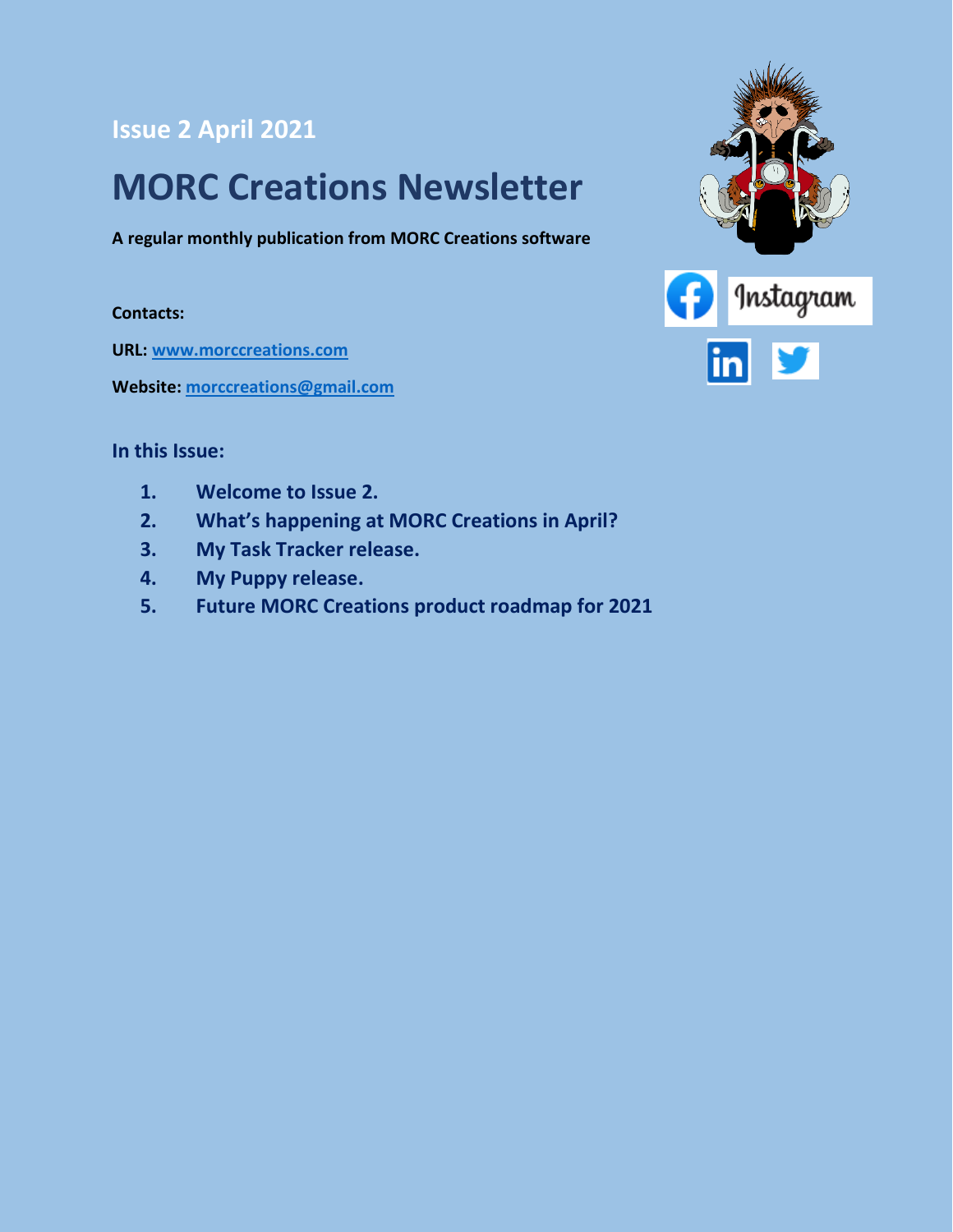

## **1. Welcome to Issue 2**

**Welcome to the 2<sup>nd</sup> edition of MORC Creations monthly newsletter.**

**MORC Creations sees this newsletter as a great new way to communicate with our dedicated followers.** 

**In this, our second newsletter, we will discuss what's happening at MORC Creations in April including development progress and releases along with some information about the upcoming My Task Tracker and My Puppy releases. We will also provide a calendar of releases for 2021.**

# **2. What's Happening At MORC Creations in April?**

**MORC Creations team has been busy during late March and into April not only completing development of the My Task Tracker application, My Puppy and My Kitten products but progressing onto the development of the next release of My Collections V3.0 due for release in May.**

**Our icon developer Kathleen is completing our new icon set for My Puppy and the My Task Tracker installer is close to completion.**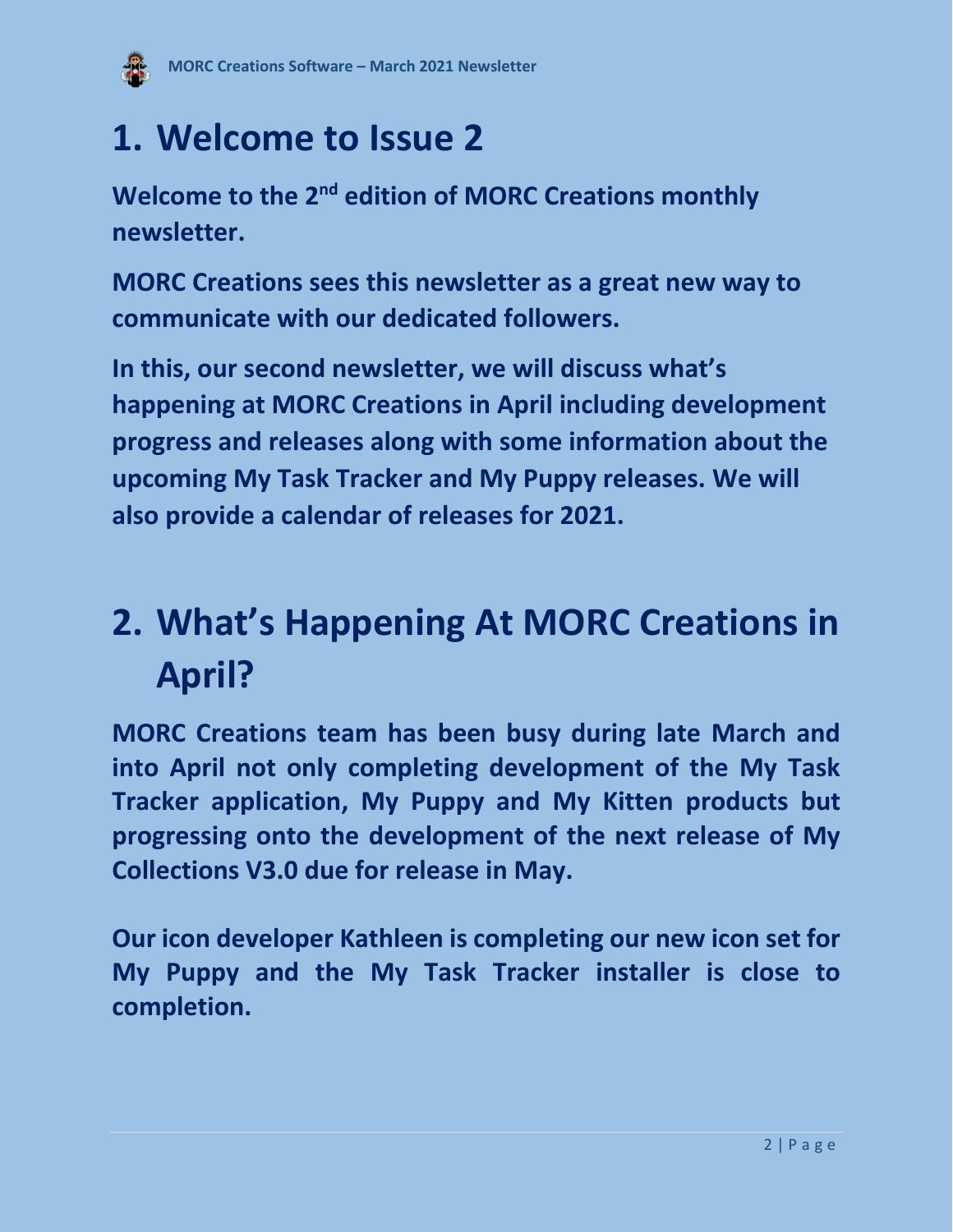## **3. My Task Tracker Release**

**The new My Task Tracker product is due for release in mid-April. This is a completely free product for all our MORC Creations customers to reward them for all their support in the past year. The complete user manual for the My Task Tracker application is now available for download free of charge at [https://www.morccreations.co/downloads.](https://www.morccreations.co/downloads)**

### **4. My Puppy Release**

**MORC Creations new My Puppy application will be release in a next couple of weeks on the 26th April. The My Puppy application will be released in both a free trial version called My Puppy Lite which will have several limitations and is meant primarily for customers to see what the program can do. The full My Puppy application will cost \$29.99 (AUS) and will have full features and support, including a full help system.** 

**The complete user manual for the My Puppy application will be available for download free of charge at <https://www.morccreations.co/downloads> when the product is released.**